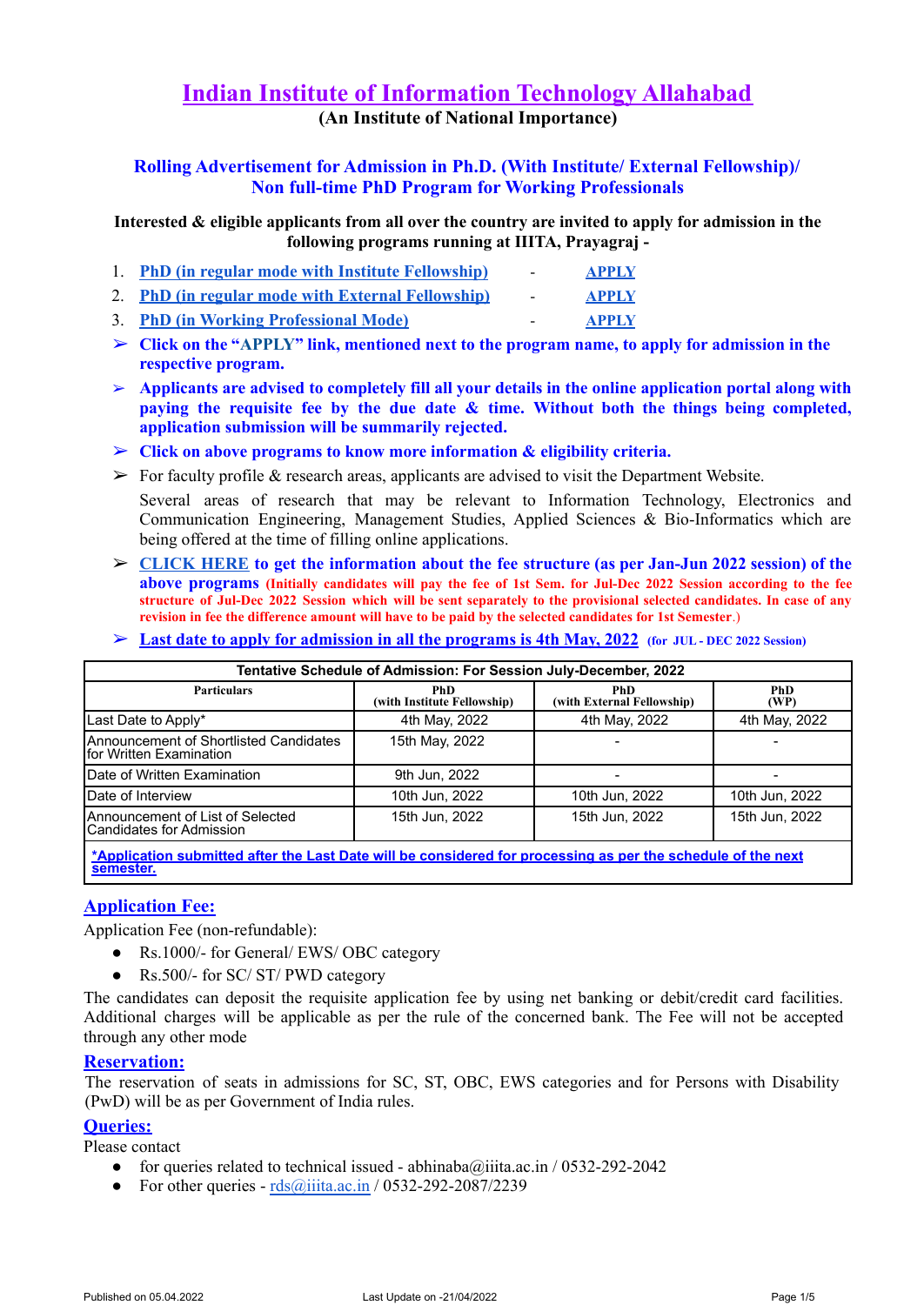# **General Guidelines -**

- 1. Applications may be processed at any point of time through written tests and interviews for **[PhD](#page-2-0) (in regular mode with Institute [Fellowship\)](#page-2-0)** and by interviews for **PhD (in regular mode with [External](#page-2-1) [Fellowship\)](#page-2-1)** & **PhD (in Working [Professional](#page-4-0) Mode)** as applicable and admission may be offered accordingly. However if the selected candidates join in between the semester then the fee paid will be adjusted in the next semester when s/he registers for the 1st Semester Course.
- 2. The eligibility criteria along with all other details of any particular program is given on respective pages linked with Program Names.
- 3. The candidates are advised to read every instruction given in this Information Brochure very carefully before applying Online.
- 4. Candidates are requested to apply online only. The hard copy of the application need not be submitted. The application in any other mode/form will not be considered.
- 5. The prescribed qualifications and experience are the minimum required and the mere fact that a candidate possesses the same will not entitle him/her for being called for an interview.
- 6. Departments of the Institute reserve the right to restrict the number of candidates to be called for interview to a reasonable number, based on marks of written examination, qualifications and/or experience.
- 7. Departments may add other conditions for shortlisting the applications other than the minimum condition as laid down in PhD Ordinance in consultation with Dean (RD) and will send the intimation to shortlisted applicants.
- 8. All entries should be carefully made while applying online. IIITA will not be responsible for the wrong entries. Candidates shall be solely responsible for the correctness and authenticity of the information/documents provided in the online application.
- 9. Online applications submitted by the candidates shall be considered final and binding & requests for making corrections in the online application shall not be entertained.
- 10. Online applications, found incomplete in any form, will be summarily rejected. No correspondence/ communication will be entertained in this regard.
- 11. Online applications will be scrutinized, relevant documents checked/verified for their authenticity.
- 12. Students shall be governed by ordinance/ regulations of IIITA.
- 13. The Institute has the right to cancel, at any stage, the admission for the candidate who is found admitted to a course to which he/she is not entitled, being unqualified or ineligible in accordance with the statutes and regulations in force.
- 14. The Institute reserves the right to verify the antecedents or documents submitted by the candidate at any time during their period of study. In case it is found that the documents submitted by the candidate are not genuine, then his/her admission shall be terminated.
- 15. Merely applying for / being shortlisted/appearing for the interview / written test / or subsequent processes does not imply that a candidate will necessarily be offered admission in IIIT Allahabad. No request for considering the candidature in the department, other than in which applied through online mode, will be entertained.
- 16. Candidates are advised to fill their correct and active mobile number & email addresses in the online application as all correspondence will be made by the Institute through email. Test/Interview schedule will be emailed in due course to the candidates in their registered e-mail. Further, for any updates, please visit the Institute website regularly, for subsequent amendments in the advertisement and results.
- 17. The candidates should ensure that they fulfill all the eligibility conditions as specified. Their Admission will be purely provisional subject to confirmation that they satisfy the prescribed eligibility conditions. Mere issue of call letters to the candidates will not imply that his/her candidature has been found eligible.
- 18. After joining, Hostel and Mess facilities will be provided as per the availability.
- 19. Scholarship & registration in 2nd semester will be stopped to the provisionally admitted students until all the self attested photocopy & original documents (wherever required) is verified by R&D Section.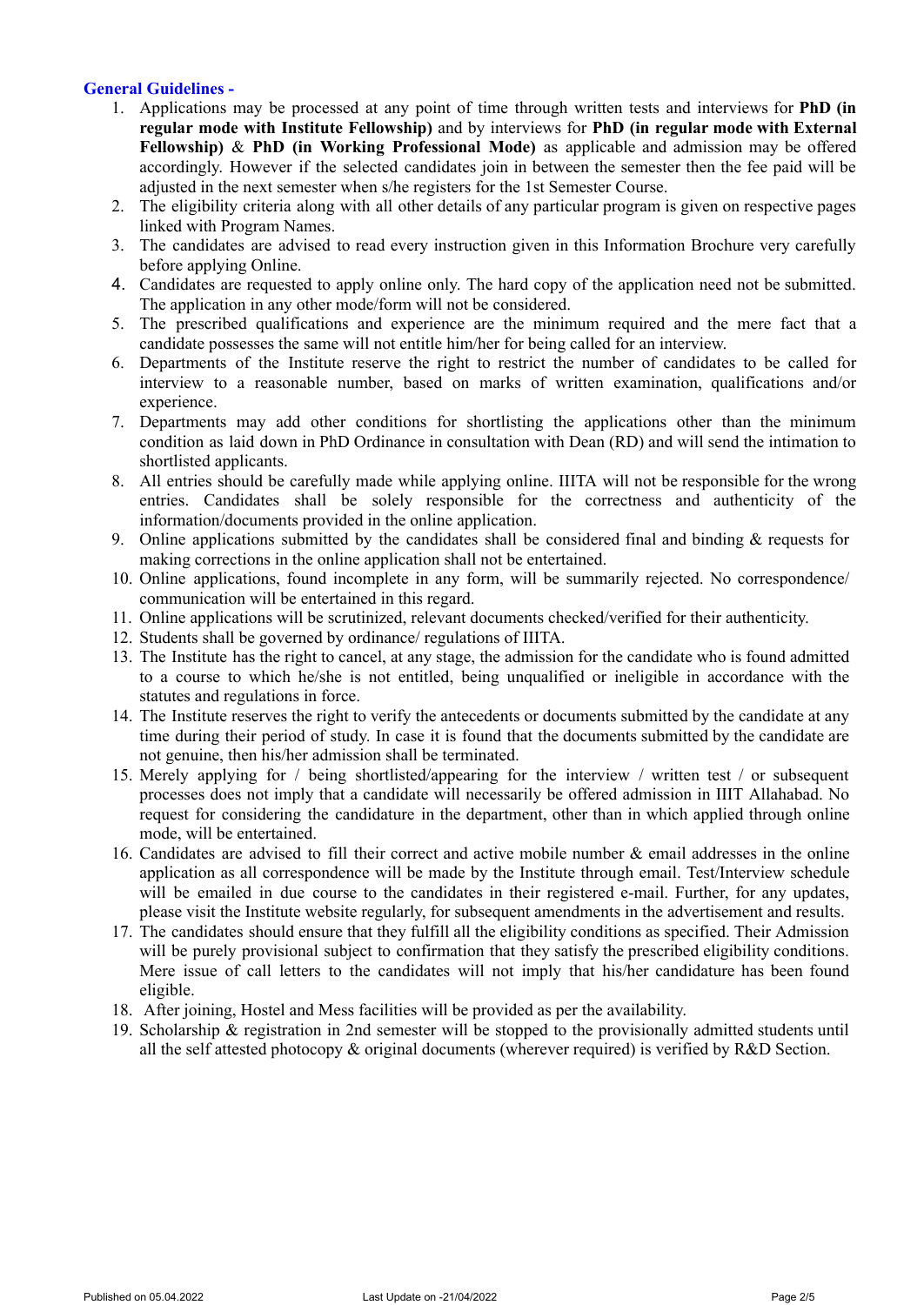# **Information Regarding Admission in PhD (in regular mode with Institute Fellowship)**

# <span id="page-2-0"></span>**A. Eligibility -**

i) Candidates who have passed or are in the Final Year/ Semester of their respective Professional Degree Programs as per (iv) are eligible to apply.

ii) The candidate MUST have secured at least 65% cumulatively or equivalent CGPI at the time of application submission itself. Candidates in all cases shall however be required to be clear PASS with 65% Marks or Equivalent Cumulative Grade Point Index before being finally joining into the Program. 5% relaxation shall be applicable for SC/ST/PH Candidates.

iii) A B.Tech candidate with minimum CGPI of 8.5 and who clears the requirements of the entrance process will be considered for admission to Ph.D.

iv) Qualification -

- (a) For Candidates with B.Tech./ M.Tech./ B.Pharm./ M.Pharm. Degree Backgrounds
	- GATE Score (Not more than Four Years old, on the cutoff date for applications for Ph.D. Degree OR

• GRE Score (Not more than Four Year Old, on the cutoff date for applications for Ph.D. Degree) OR

- UGC/CSIR NET or JRF (Period of eligibility as per the respective Funding Agency norms; For NET not more than two years old)
- (b) For Candidates with M.Sc./ MCA Backgrounds
	- GATE (Not more than Four Year Old, on the cut off date for applications for Ph.D. Degree) OR
	- UGC/ CSIR NET or JRF/ INSPIRE Qualified Candidates for JRF purposes (Period of eligibility as per the respective Funding Agency norms; For NET not more than two years old)
- (c) For Candidates with MBA / M.Com. Background
	- CAT Qualified (Not more than Four Year Old, on the cutoff date for applications for Ph.D. Degree) OR
	- GMAT Score (Not more than Four Year Old, on the cutoff date for applications for Ph.D. Degree) OR
	- UGC /CSIR NET or JRF Qualified Candidates (Period of eligibility as per the respective Funding Agency norms; For NET not more than two years old )

v) The candidates with CGPI of more than 8.0 from IITs/ IIITs/ IISERs/ and such institutions of National importance could be called for interaction/interview sessions directly.

# **B. Candidate Evaluation Process -**

- ➢ System generated list (automatically through the portal) of received applications will be downloaded by the respective departments.
- $\triangleright$  Each department will conduct the written test & Interview in ONLINE/OFFLINE mode for all the screened in applicants.
- $\triangleright$  Written tests of 60 marks may weigh 30 Marks from areas chosen by applicants & another 30 marks for the subjective questions from different areas with "attempt any one choice". It may include programming too.
- $\triangleright$  Personal Interview of 40 marks will be conducted by Interview Panel(s) of the respective Department to the Candidates who will qualify the written Test.
- $\triangleright$  The department may screen out the candidates having lower marks than cutoff based on the written test scores.
- $\triangleright$  Final Selection of the candidates will be based on 60% marks obtained in Written & 40 % marks obtained in Interview. Normalization if required may be done by the Department with prior approval of the Director through Dean (RD).
- $\triangleright$  For candidates obtained the same marks in written test/ interview/ written + interview, priority of such candidates for selection will be given on the basis of Higher %/ CGPA scored by the candidates in PG/UG Mark Sheet.
- $\triangleright$  All other terms and conditions of the advertisement are also applicable.
- $\triangleright$  In case of any conflict in contents between the provisions stipulated in this advertisement and in the original source (such as Ordinance, etc.) the provisions contained in the Ordinance and the extant law shall prevail.

<span id="page-2-1"></span>**C. Link for Ordinance - [Ordinance Full Time Doctoral](https://drive.google.com/file/d/1w-D8G2I5pHgvW6_LULXcheTJsagt0Qz9/view?usp=sharing) Degree (Ph.D.)**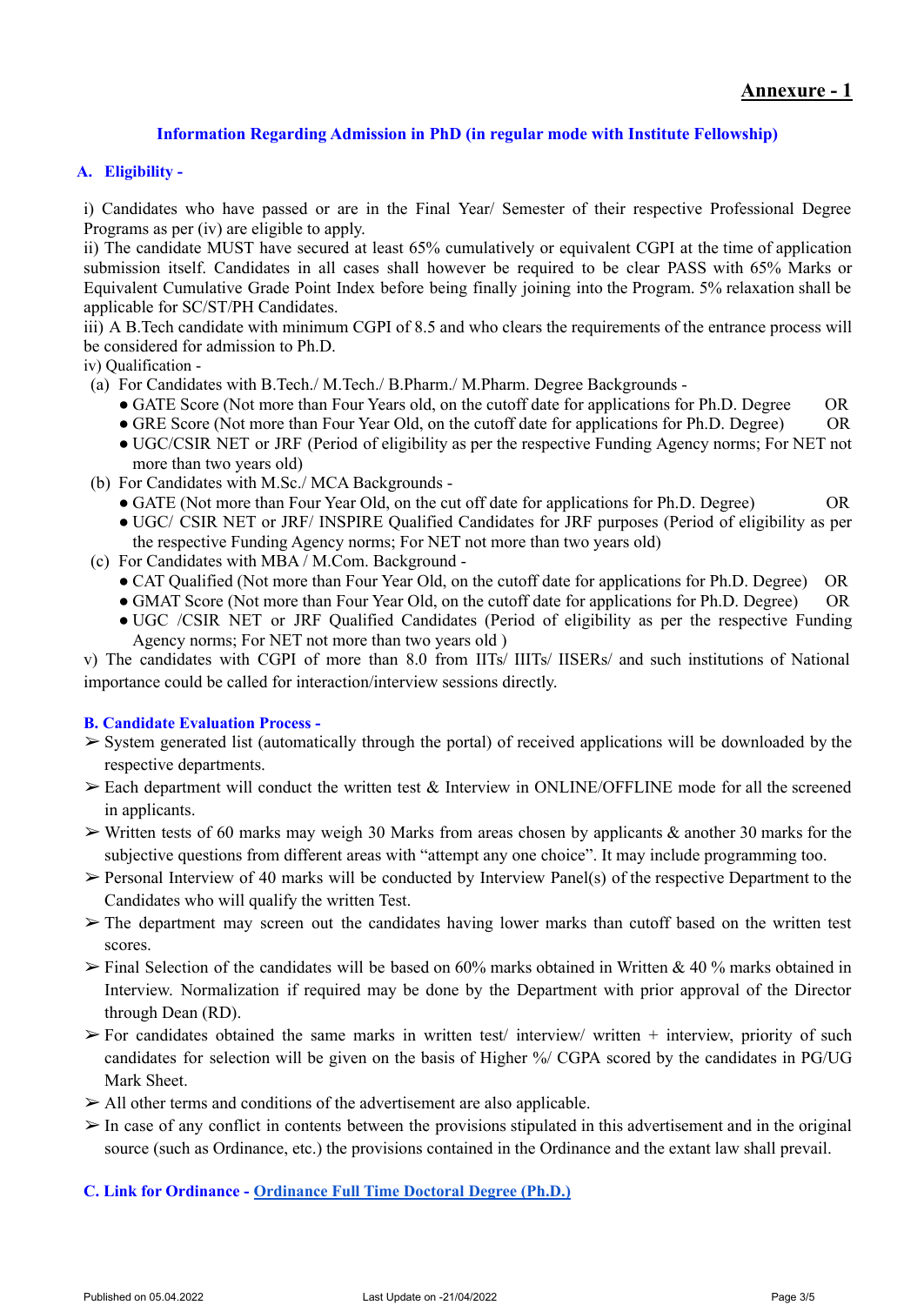# **Information Regarding Admission in PhD (in regular mode with External Fellowship)**

# **A. Eligibility:-**

i) Candidates who have passed or are in the Final Year/ Semester of their respective Professional Degree Programs as per (iii) are eligible to apply.

ii) The candidate MUST have secured at least 65% cumulatively or equivalent CGPI at the time of application submission itself. Candidates in all cases shall however be required to be clear PASS with 65% Marks or Equivalent Cumulative Grade Point Index before being finally joining into the Program. 5% relaxation shall be applicable for SC/ ST/ PH Candidates.

iii) Qualification - B.Tech./ M.Tech./ B.Pharm./ M.Pharm. Degree/ M.Sc./ MCA/ MBA/ M.Com.

iv) A B.Tech candidate with minimum CGPI of 8.5 and who clears the requirements of the entrance process will be considered for admission to Ph.D.

v) The candidates with CGPI of more than 8.0 from IITs/ IIITs/ IISERs/ and such institutions of National importance could be called for interaction/ interview sessions directly.

# **B. Candidate Evaluation Process -**

- $\triangleright$  System generated list of received applications will be downloaded by the respective departments.
- $\geq$  Department will schedule  $\&$  inform the date of the Interview to the candidate.
- $\triangleright$  The selection of the candidate will be subject to the recommendation of Evaluation Committee & approval of Competent Authority through proper channels.
- ➢ Provisional admission will be offered to selected candidates through due process of admission mentioned at link ["EVALUATION](https://docs.google.com/document/d/1GE_R3mqzXhKxC3pBojDrPeJbYS_grLXLEUHQn7hg3qM/edit) PROCESS" (accessible only by IIITA Faculty) but the confirmation will be done only after they start receiving the financial assistance from an external funding agency with a deadline mentioned in the email issued by Institute offering Provisional Admission in the Program, failing which the admission will be cancelled.
- $\triangleright$  Such candidates can never be converted into the Institute Fellowship Category.
- $\triangleright$  In case of any conflict in contents between the provisions stipulated in this advertisement and in the original source (such as Ordinance, etc.) the provisions contained in the Ordinance and the extant law shall prevail.
- **C. Link for Ordinance - Ordinance for PhD in regular [mode with Without Institute Fellowship](https://drive.google.com/file/d/1w-D8G2I5pHgvW6_LULXcheTJsagt0Qz9/view?usp=sharing)**